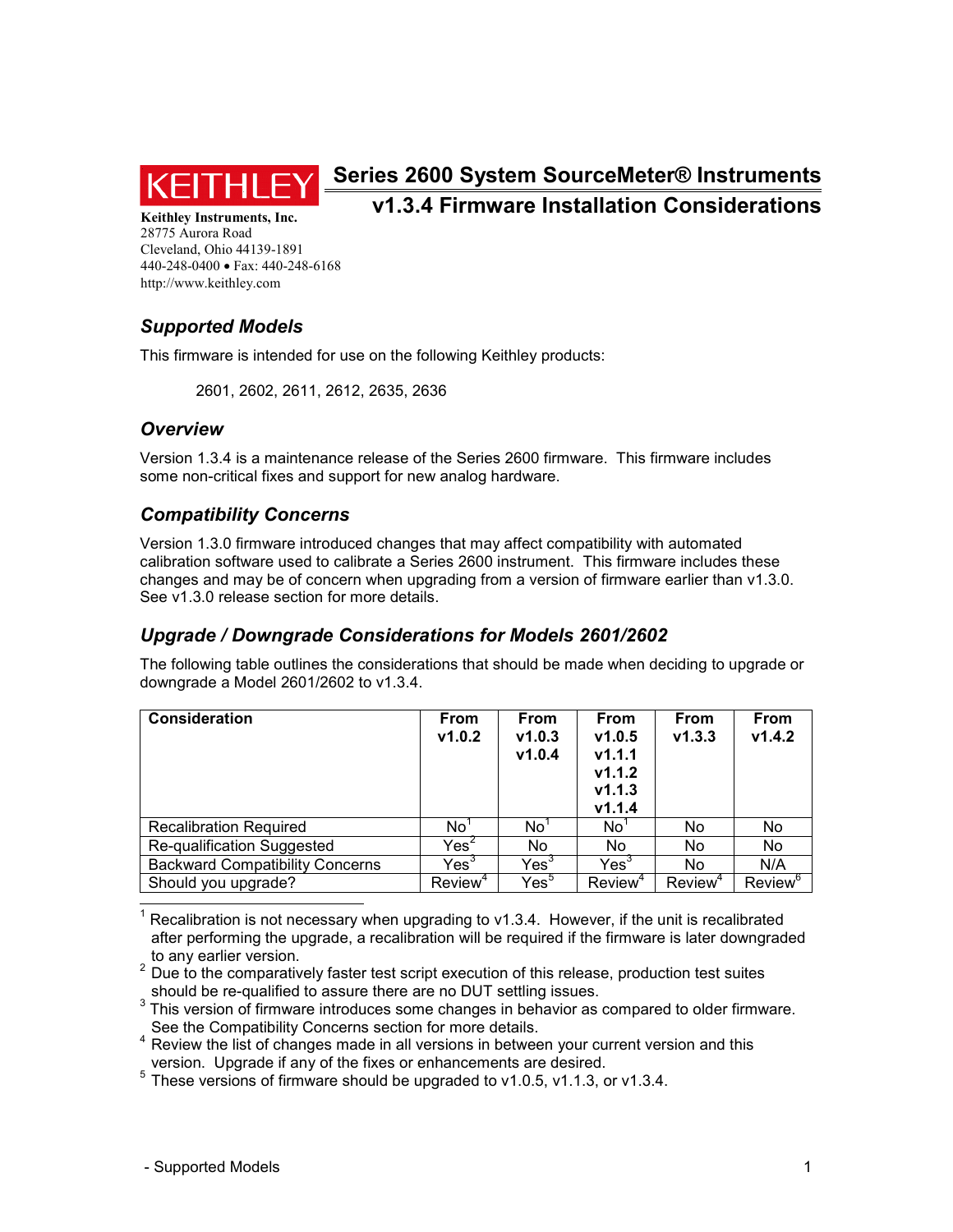#### *Upgrade / Downgrade Considerations for Models 2611/2612*

The following table outlines the considerations that should be made when deciding to upgrade or downgrade a Model 2611/2612 to v1.3.4.

| <b>Consideration</b>                   | From<br>v1.2.0   | From<br>V1.3.3      | <b>From</b><br>V1.4.2 |
|----------------------------------------|------------------|---------------------|-----------------------|
| <b>Recalibration Required</b>          | N <sub>0</sub>   | No                  | No                    |
| <b>Backward Compatibility Concerns</b> | $\mathsf{Yes}^3$ | No                  | N/A                   |
| Should you upgrade?                    | Yes              | Review <sup>4</sup> | Review <sup>6</sup>   |

#### *Upgrade / Downgrade Considerations for Models 2635/2636*

The following table outlines the considerations that should be made when deciding to upgrade or downgrade a Model 2635/2636 to v1.3.4.

| <b>Consideration</b>                   | From<br>V1.3.0      | From<br>V1.3.3      | <b>From</b><br>V1.4.2      |
|----------------------------------------|---------------------|---------------------|----------------------------|
| <b>Recalibration Required</b>          | No                  | No                  | Partial'                   |
| <b>Backward Compatibility Concerns</b> | No                  | N٥                  | N/A                        |
| Should you upgrade?                    | Review <sup>4</sup> | Review <sup>4</sup> | <b>Review</b> <sup>o</sup> |

When downgrading an instrument to this version of firmware from version 1.4, the instrument may exhibit a few-hundred fA shift in current measurements. The KIOffsetAdjust script should be run after upgrading the instrument to adjust the offset and remove the offset shift. A full calibration is not needed and the instrument does not need to be returned to the factory. The script will take approximately one hour to run. It only needs to be run once after upgrading from or downgrading to 1.3.4. See the complete Release Notes for more detail.

If the instrument's firmware is later upgraded to version 1.4 after the KIOffsetAdjust script has been run, the instrument will show a shift in the opposite direction. The script must be run on the instrument again after upgrading the firmware to remove the offset shift.

 6 Review the Compatibility Concerns and list of changes in the version 1.4.2 release notes. Version 1.4.2 includes a number of important fixes and enhancements. Downgrade only if compatibility issues outweigh the improvements in v1.4.2.

<sup>7</sup> Differences between this version of firmware and version 1.4.2 firmware may cause a fewhundred fA shift in current measurements. A script included with the firmware should be run one time on the instrument after downgrading the unit. This will adjust the offset calibration to remove this shift. Once this script is run on an instrument, if the instrument is later upgraded to version 1.4 firmware, the script must be run on the instrument again after upgrading the firmware. A full recalibration is not necessary and the instrument does not need to be returned to the factory.